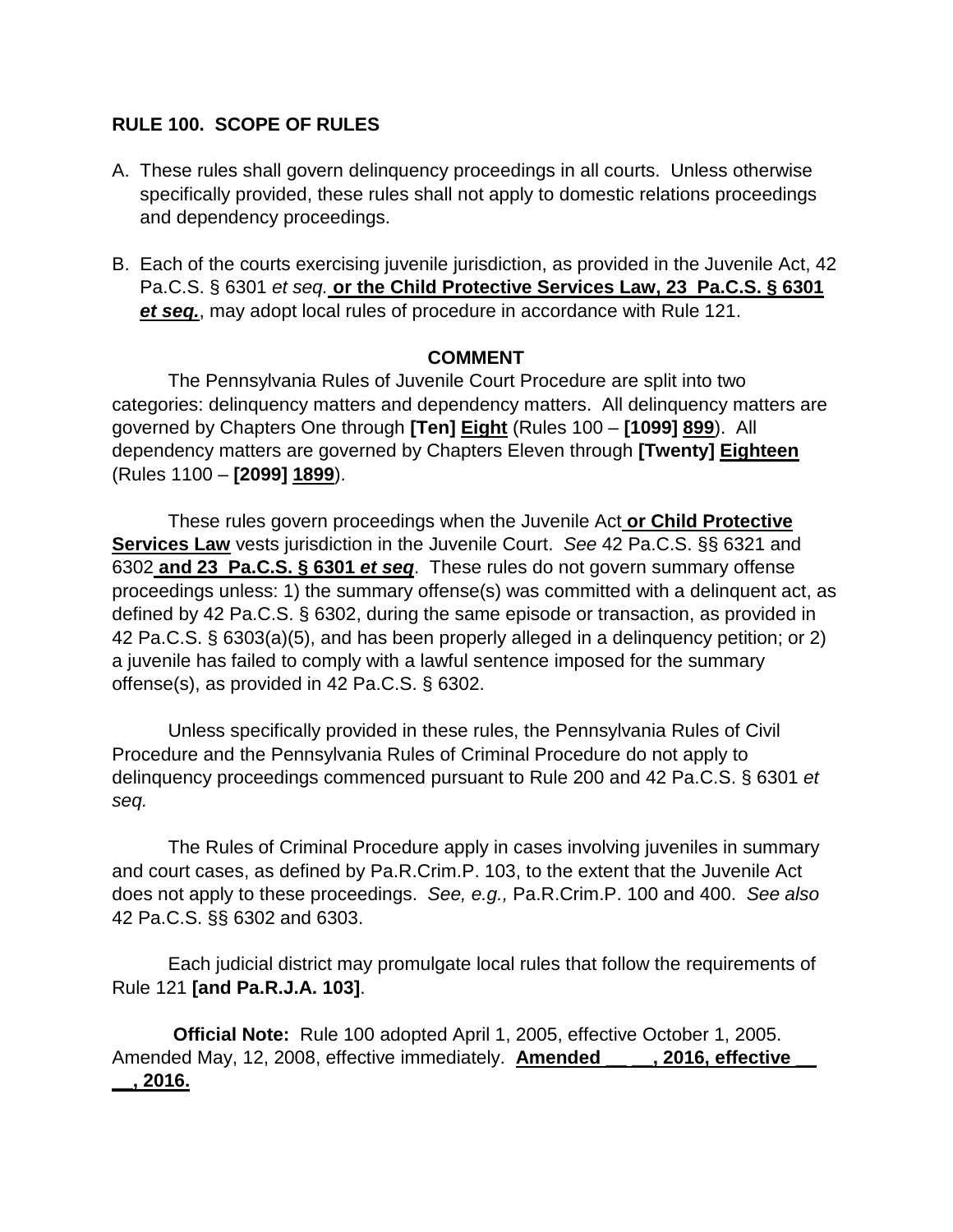*Committee Explanatory Reports:*

Final Report explaining the amendments to Rule 100 published with the Court's Order at 38 Pa.B. 2360 (May 24, 2008). **Final Report explaining the amendments to Rule 100 published with the Court's Order at \_\_ Pa.B. \_\_ (\_\_ \_\_, 2016).**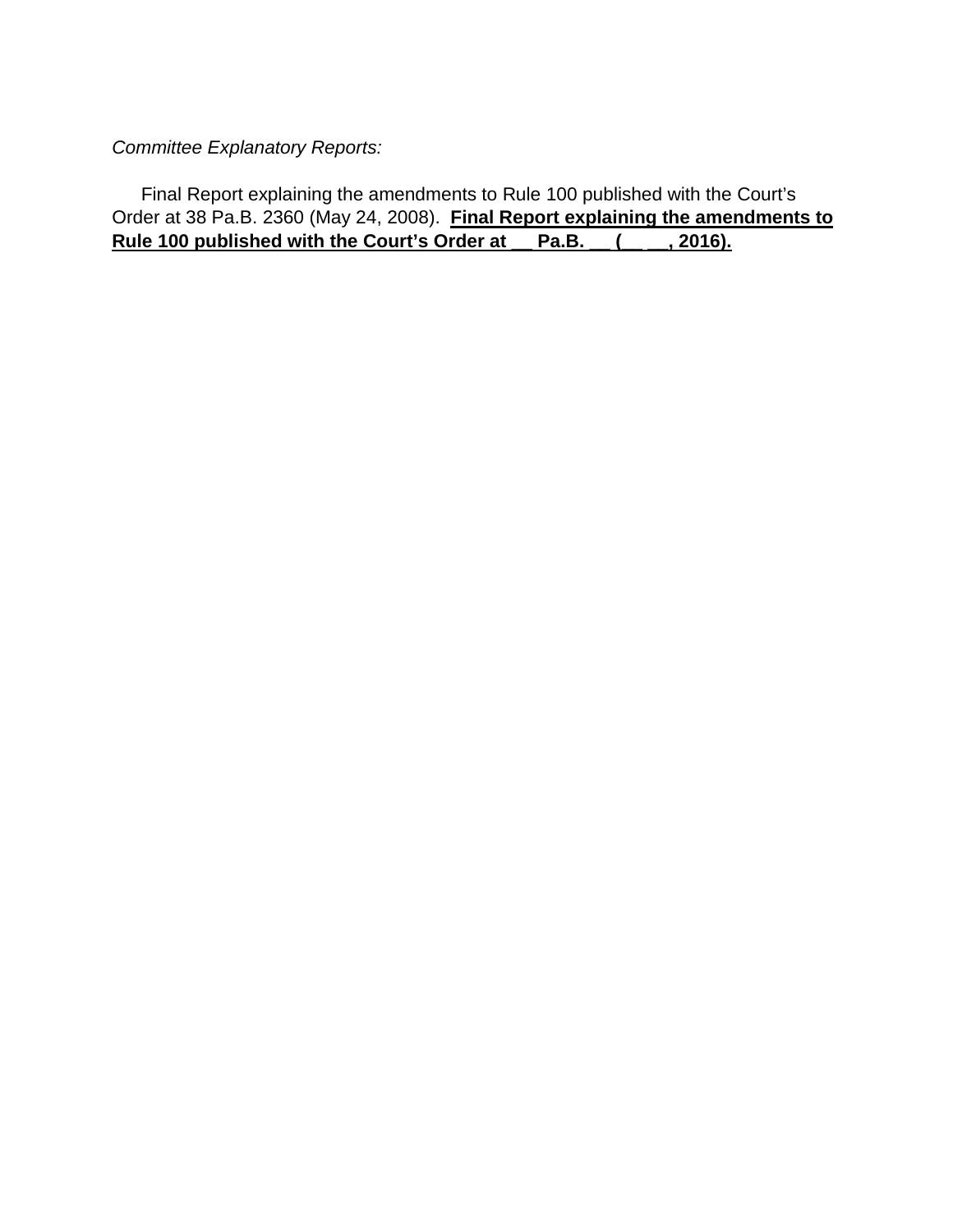# **RULE 1100. SCOPE OF RULES**

- A. These rules shall govern dependency proceedings in all courts. Unless otherwise specifically provided, these rules shall not apply to orphans' court, domestic relations, and delinquency proceedings.
- B. Each of the courts exercising dependency jurisdiction, as provided in the Juvenile Act, 42 Pa.C.S. § 6301 *et seq.* **or the Child Protective Services Law, 23 Pa.C.S. § 6301** *et seq.*, may adopt local rules of procedure in accordance with Rule 1121.

#### **COMMENT**

The Pennsylvania Rules of Juvenile Court Procedure are split into two categories: delinquency matters and dependency matters. All delinquency matters are governed by Chapters One through **[Ten] Eight** (Rules 100 – **[1099] 899**). All dependency matters are governed by Chapters Eleven through **[Twenty] Eighteen** (Rules 1100 – **[2099] 1899**).

Unless specifically provided in these rules, the Pennsylvania Rules of Civil Procedure and the Pennsylvania Rules of Criminal Procedure do not apply to dependency proceedings commenced pursuant to Rule 1200 and 42 Pa.C.S. § 6301 *et seq.*

These rules govern proceedings when the Juvenile Act **or Child Protective Services Law** vests jurisdiction in the Court of Common Pleas. *See* 42 Pa.C.S. §§ 6321 and 6302 **and 23 Pa.C.S. § 6301** *et seq*.

Each judicial district may promulgate local rules that follow the requirements of Rule 1121 **[and Pa.R.J.A. 103]**.

**Official Note:** Rule 1100 adopted August 21, 2006, effective February 1, 2007. Amended May 12, 2008, effective immediately. **Amended** , 2016, effective **\_\_, 2016.**

### *Committee Explanatory Reports:*

Final Report explaining the provisions of Rule 1100 published with the Court's Order at 36 Pa.B. 5571 (September 2, 2006). Final Report explaining the amendments to Rule 1100 published with the Court's Order at 38 Pa.B. 2360 (May 24, 2008). **Final Report explaining the amendments to Rule 1100 published with the Court's Order**  at Pa.B. (, 2016).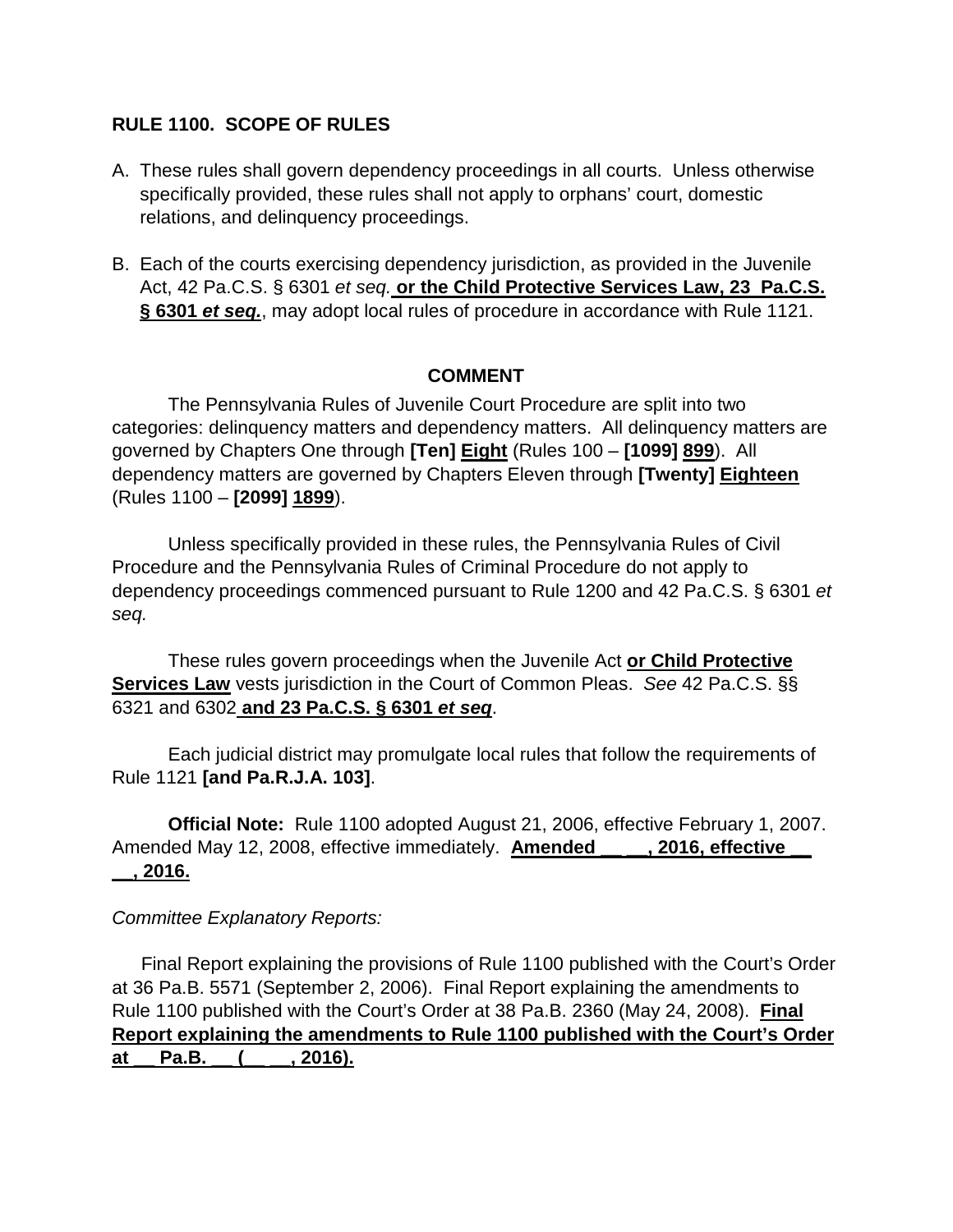### **CHAPTER 1. GENERAL PROVISIONS**

**\*\*\***

### **PART A(1). INVESTIGATIONS**

#### **Rule 1107. Application for Investigatory Access Order in Child Abuseor Neglect**

#### **Rule 1109. Order Compelling Access to Child**

PART A**(2)**. BUSINESS OF COURTS

**\* \* \***

#### *[This is an entirely new Rule]*

# **RULE 1107. APPLICATION FOR INVESTIGATORY ACCESS ORDER IN CHILD ABUSE OR NEGLECT CASES**

- A. **Investigating Child Abuse or Neglect.** When investigating whether a child is at risk of abuse or neglect pursuant to the Child Protective Services Law, 23 Pa.C.S. § 6301 *et seq.*, a law enforcement officer or county agency may apply to the court for access to a child and for other necessary orders when the guardian denies access to the child or refuses to cooperate in an investigation.
- B. **Application.** An application for an access or other necessary order, supported by a written affidavit(s) signed and sworn to or affirmed, shall be presented to court averring:
	- 1) the name, title, address, and contact phone number of the affiant;
	- 2) the department, office, or agency of the affiant;
	- 3) the identity, all known information, or description of the child at risk of abuse or neglect, including name, age, and guardian's name(s);
	- 4) the address where the child at risk is currently located;
	- 5) the facts and circumstances that form the bases for the affiant's conclusion that there is probable cause to believe that the child is at risk of abuse or neglect;
	- 6) the facts and circumstances explaining the prior attempt(s) made by the affiant to access the child and investigate the facts and circumstances,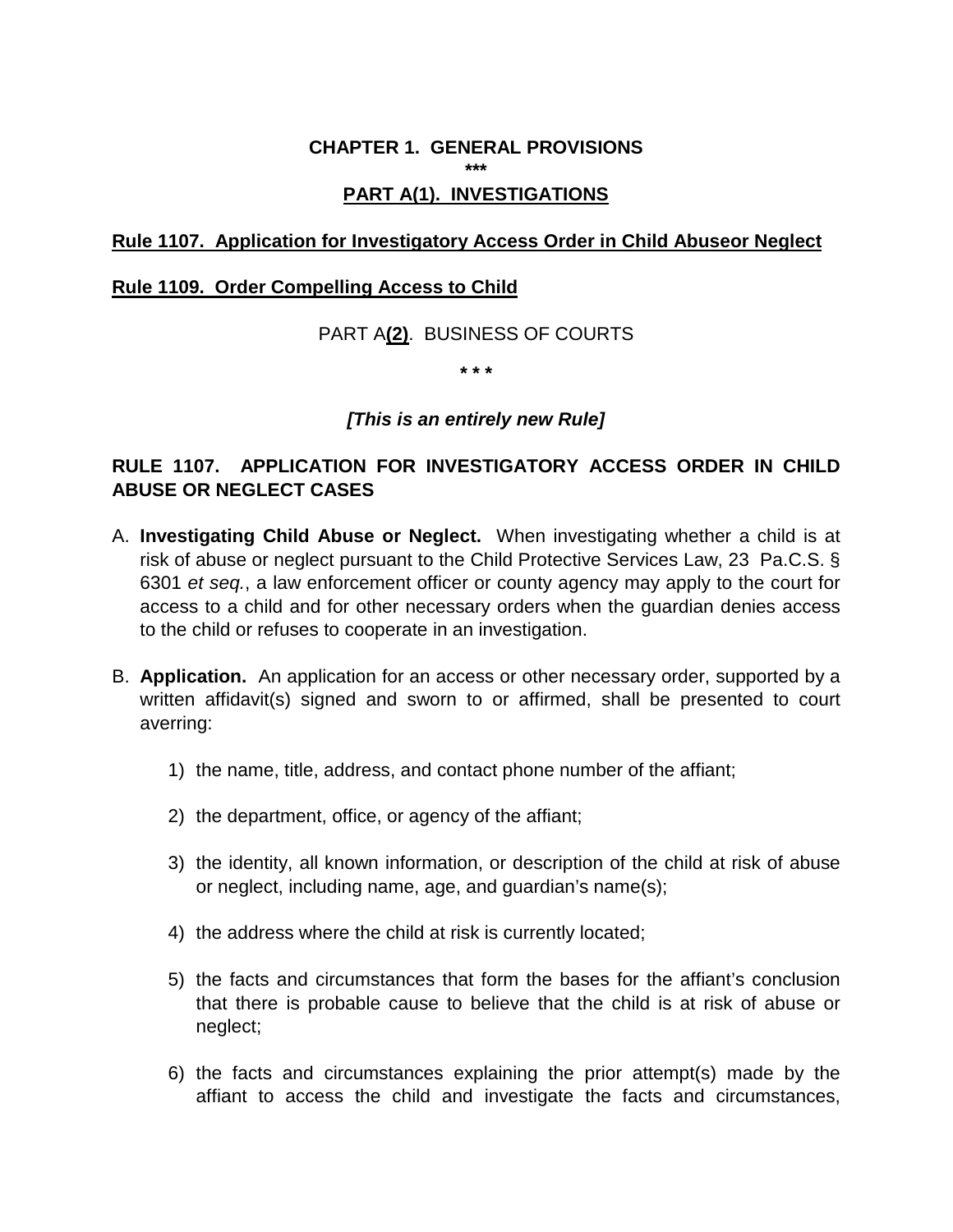including the specific denial of access to the child by the child's guardian(s), who is refusing to cooperate in the investigation;

- 7) specific facts alleging good cause for the need of an extended time period if a specific time period of more than forty-eight hours is requested; and
- 8) any other pertinent information.

# **COMMENT**

When there is not enough information to take a child into protective custody but there are allegations of abuse or neglect, the county agency must investigate those allegations. *See* 23 Pa.C.S. § 6303 and 6334.1 and 42 Pa.C.S. § 6324(3). The scope and duration of the investigatory access or other necessary order(s) should be limited to obtaining access to the child or compelling cooperation from the guardian(s) for only the investigation of whether the child is at risk of abuse or neglect.

**Official Note:** Rule 1107 adopted \_\_ \_\_, 2016, effective \_\_ \_\_, 2016.

*Committee Explanatory Reports:*

Final Report explaining the provisions of Rule 1107 published with the Court's Order at  $\_$  Pa.B.  $\_$  ( $\_$ , 2016).